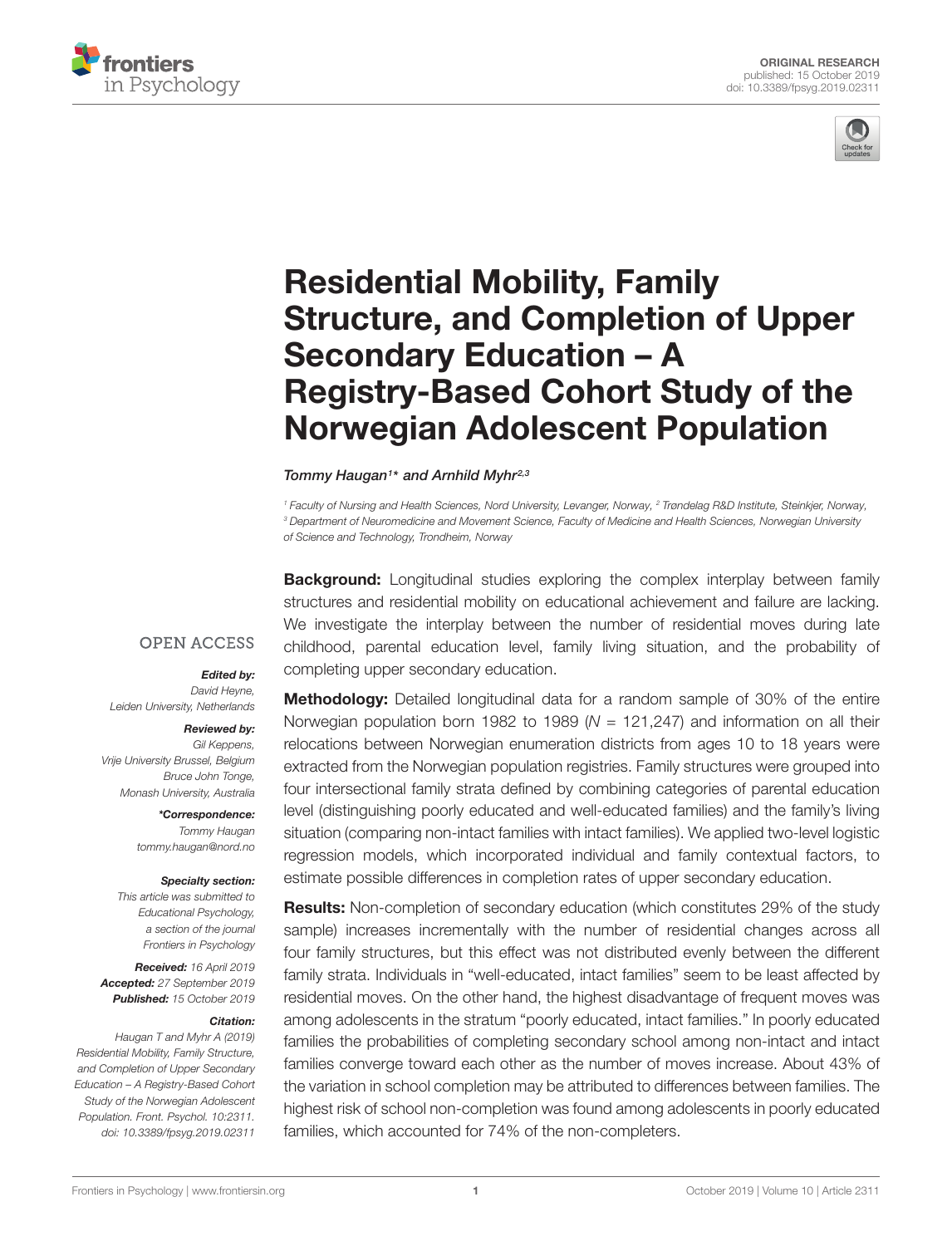**Conclusion:** We demonstrated underlying links between residential mobility and family structures on non-completion of upper secondary education. The adverse effect of frequent moves calls for attention in schools, public health agencies, and housing policies. The findings should be considered in a life course perspective, as the accumulation of unfavorable conditions during childhood and adolescence tends to constrict future prospects in terms of health and quality of life.

Keywords: upper secondary education, school completion, educational achievement, residential mobility, adolescence, parental education, family structures, social inequality

## INTRODUCTION

Educational inequality, which exists in most wealthy nations, is of global concern [\(OECD,](#page-9-0) [2018\)](#page-9-0). Family origin and a family's resources and strategies create a powerful social context that to a large extent predicts educational achievement [\(Corrás et al.,](#page-8-0) [2017\)](#page-8-0). Factors shown to be associated with youth non-completion of secondary education include low parental socioeconomic status (SES) and family adversity such as parental divorce, household instability, and poverty [\(Amato,](#page-8-1) [2001;](#page-8-1) [De Ridder et al.,](#page-8-2) [2013;](#page-8-2) [Myhr et al.,](#page-9-1) [2017\)](#page-9-1). Adolescents who drop out of secondary education are substantially reducing their odds of having long, happy, and healthy lives [\(Viner et al.,](#page-9-2) [2012\)](#page-9-2). School dropout increases risk of long-term socioeconomic marginalization [\(Bäckman et al.,](#page-8-3) [2015;](#page-8-3) [OECD,](#page-9-0) [2018\)](#page-9-0), unemployment [\(Caspi et al.,](#page-8-4) [1998\)](#page-8-4), dependence on public benefits early in life [\(De Ridder](#page-8-5) [et al.,](#page-8-5) [2012;](#page-8-5) [Myhr et al.,](#page-9-3) [2018\)](#page-9-3), and mental and physical health problems [\(Marmot and Bell,](#page-9-4) [2012;](#page-9-4) [Viner et al.,](#page-9-2) [2012\)](#page-9-2).

Internal migration – changing residence within national borders – is often voluntary but may be born of necessity. Northern and western Europe are characterized by high internal migration [\(Bell et al.,](#page-8-6) [2015;](#page-8-6) [Bernard,](#page-8-7) [2017\)](#page-8-7). Various life course events impact residential mobility over the life span [\(Warner](#page-9-5) [and Sharp,](#page-9-5) [2016\)](#page-9-5). Young adults and families with children are the most frequent movers [\(Bell,](#page-8-8) [1996;](#page-8-8) [Bernard,](#page-8-7) [2017;](#page-8-7) [Morris](#page-9-6) [et al.,](#page-9-6) [2018\)](#page-9-6), and children from single-parent households are even more likely than children from two-parent families to move [\(Feijten and Van Ham,](#page-9-7) [2007;](#page-9-7) [Murphey et al.,](#page-9-8) [2012\)](#page-9-8). Parents may seek to relocate in pursuit of upward social mobility and access to better schools or neighborhoods [\(DeLuca and Dayton,](#page-8-9) [2009\)](#page-8-9). Neighborhood and residential contexts affect individuals' cognitive development, health, and educational achievement in heterogeneous ways and life course outcomes related to changes in such contexts may thus be highly individual [\(Sampson et al.,](#page-9-9) [2002;](#page-9-9) [Sharkey and Faber,](#page-9-10) [2014\)](#page-9-10). Residential mobility in childhood interacts at the neighborhood, family, and individual levels in cumulative and compounding ways and thereby affect well-being and behavior through adolescence [\(Jelleyman and Spencer,](#page-9-11) [2008\)](#page-9-11). Although one may assume both advantages and disadvantages from such transitions, moving itself is a potential source of stress for children, independent of any increase or decrease in residential quality or their origins and destinations [\(Jackson and](#page-9-12) [Mare,](#page-9-12) [2009\)](#page-9-12). Emerging research indicates residential mobility has a wide range of potential negative effects on children, including developmental, behavioral, and emotional problems [\(Oishi and](#page-9-13) [Schimmack,](#page-9-13) [2010;](#page-9-13) [Fowler et al.,](#page-9-14) [2015;](#page-9-14) [Webb et al.,](#page-9-15) [2016\)](#page-9-15), a higher

risk of substance abuse and violent offending [\(Haynie and South,](#page-9-16) [2005;](#page-9-16) [Fowler et al.,](#page-9-14) [2015;](#page-9-14) [Webb et al.,](#page-9-15) [2016\)](#page-9-15), and poor academic achievement [\(Voight et al.,](#page-9-17) [2012\)](#page-9-17).

However, it is not clear that residential mobility has only negative effects on child development. Methodological issues that produce inaccurate estimates might lead researchers to overestimate the deleterious effects of moving by confounding it with various factors [\(Garboden et al.,](#page-9-18) [2017\)](#page-9-18). Research that distinguishes the circumstances shaping residential mobility shows that its detrimental effects on children are more likely to emerge when it occurs in difficult circumstances [see, e.g., [\(Fantuzzo et al.,](#page-8-10) [2004;](#page-8-10) [Hanushek et al.,](#page-9-19) [2004\)](#page-9-19)], and could also be beneficial to health over the longer term [\(Morris et al.,](#page-9-6) [2018\)](#page-9-6). A 10-year follow-up study in the United States found a negative association between the number of childhood residential moves and well-being as adults among introverts but not among extraverts [\(Oishi and Schimmack,](#page-9-13) [2010\)](#page-9-13). The authors suggest that residential moves can be a risk factor for introverts and that extraversion can be an interpersonal resource for social relationships and well-being in mobile societies. Some studies isolate the issue of family structure, finding that the presence of both (biological) parents prevents harm through frequent moving, while frequent movement among children of single or remarried parents may result in adverse school performance [\(Tucker et al.,](#page-9-20) [1998;](#page-9-20) [Scanlon and Devine,](#page-9-21) [2001\)](#page-9-21). The combination of both school and family transitions might increase children's risk of social withdrawal and isolation [\(Dupere et al.,](#page-8-11) [2015\)](#page-8-11). Likewise, adolescents who change both addresses and schools are often more likely to drop out of school, an effect that may function through disruptions in peer networks [\(South et al.,](#page-9-22) [2007\)](#page-9-22). Thus, the possible influence of household change and family SES should be accounted for when isolating the effects of residential instability for children and youth. The structural amplification theory states that unfavorable "social conditions decrease the likelihood of attaining personal resources that otherwise would moderate undesirable consequences" [\(Ross and](#page-9-23) [Mirowsky,](#page-9-23) [2011\)](#page-9-23). From such a perspective, residential mobility during adolescence might make it harder while residential stability might make it easier to attain personal resources (such as social networks) that counteract unfavorable family conditions.

Important questions regarding the complex interplay between family resources and residential mobility on school achievement and failure still remain unanswered. More social epidemiological studies where the diversity of human population movement are not reduced to a simple dichotomy (moved or not moved) during childhood and adolescence are needed. Longitudinal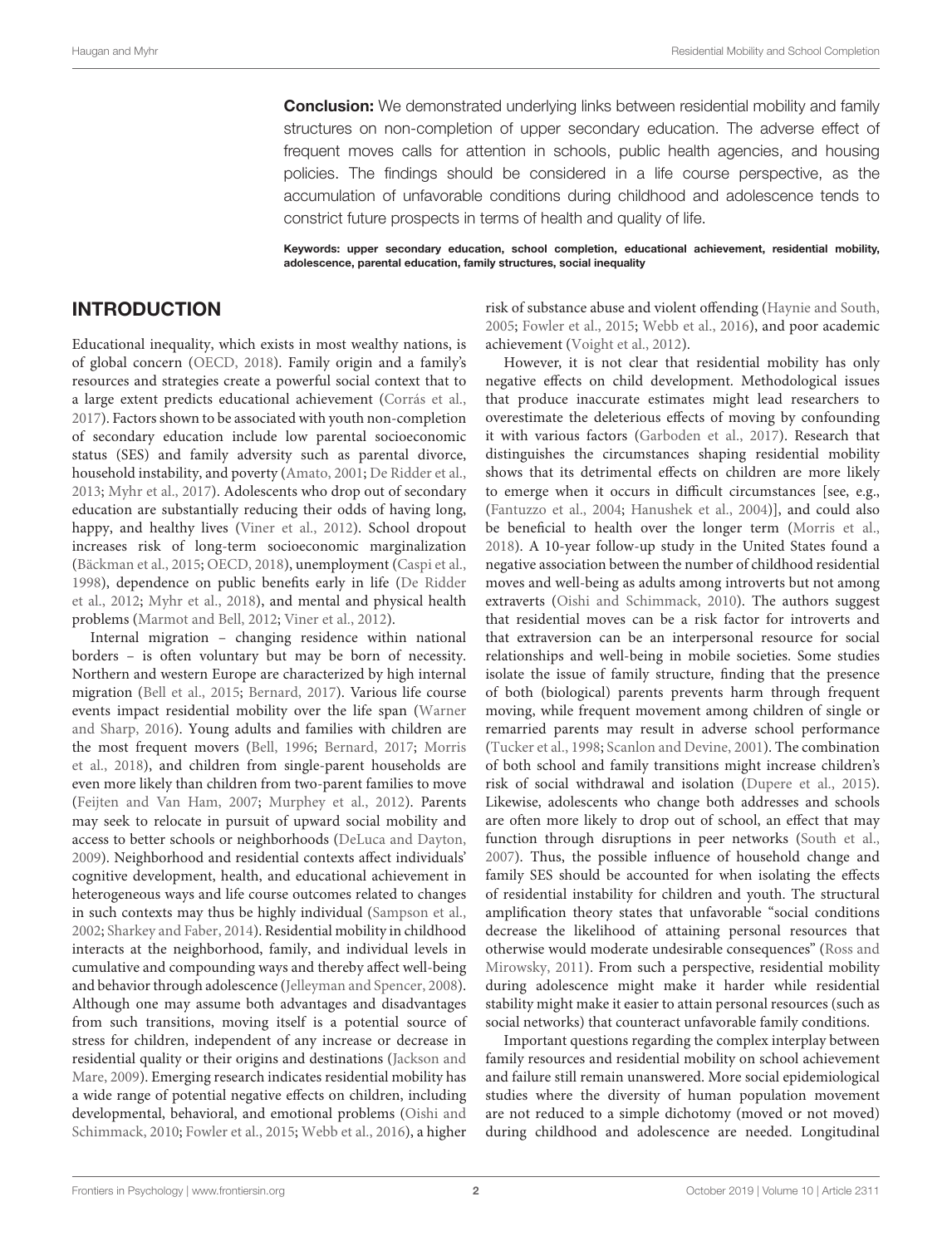studies accounting for the number of residential moves while growing up may provide a more comprehensive picture of how family resources and strategies shape educational inequalities. In the present study, we explore the interplay between number of residential moves during late childhood, parental education level, family living situation, and the probability of completing upper secondary education. We hypothesize that level of parental education and family living situation condition the association between residential mobility and school completion.

## MATERIALS AND METHODS

## Data Sources

This study is based on national administrative data from Statistics Norway's event database, FD-trygd [\(Akselsen et al.,](#page-8-12) [2007\)](#page-8-12) and the Norwegian National Education Database (NUDB; [StatisticsNorway,](#page-9-24) [2001\)](#page-9-24) during the period 1992 to 2010. The FD-Trygd database assembles event registration data for all Norwegian citizens from several official administrative and statistical registers and includes life cycle events and demography, work status, income, and national insurance status. We extracted a random sample of 30% ( $N = 161,743$ ) of all Norwegians aged 21 to 27 years in 2010 (i.e., born in the period 1982 to 1989), stratified by age, gender, and municipality of residence. This cohort gave us long enough follow-up periods to predict the effect of residential mobility during childhood and adolescence (from age 10 until age 18) on completion of upper secondary education. This dataset is linked to the NUDB database by using the unique 11-digit personal identification numbers assigned to all Norwegian citizens. Through a unique family identification code attached to each personal identification number, we were also able to allocate information on the parents and the household to each individual. This enabled us to map the parental education level and to determine whether the individual lived with his or her parents. Hence, we ended up with linked longitudinal data for both subjects and their parents, including annual updates on residential identifiers, parental education level, social and financial insurance status, and the family's living situation. From the 161,743 individuals initially included in the dataset, we excluded 13,745 individuals (7.5%) from the sample due to missing their educational data at age 21. In addition, 2,523 individuals were excluded due to unknown parental identity and 24,228 individuals due to missing residential identifiers during the follow-up period. A large majority, 97%, of these excluded individuals immigrated to Norway during the study's follow-up period (i.e., 1992–2010). Thus, to ensure equal observation time (i.e., from age 10 until age 18) for all subjects in the study sample, these individuals were excluded from the study. The final dataset contained 121,247 individuals.

## Assessment of Variables

Several social dimensions influence educational achievement and may contribute to generate educational inequalities [\(Støren and](#page-9-25) [Helland,](#page-9-25) [2009;](#page-9-25) [Bäckman and Nilsson,](#page-8-13) [2010;](#page-8-13) [Myhr et al.,](#page-9-1) [2017\)](#page-9-1). We have selected the following demographic and socioeconomic determinants to evaluate their effects on the probability of completing secondary education among the Norwegian youth population.

## Individual Level

## Non-completion of Secondary Education

The binary dependent variable is whether (or not) the individual completed upper secondary education by age 21, obtained from the NUDB database. In Norway, where education is by and large public, young people generally begin upper secondary education at age 16, and it consists primarily of a high school academic track of 3 years and/or vocational education, which lasts between 2 and 4 years [\(Ministry of Education and Research,](#page-9-26) [2007\)](#page-9-26). We examined completion rates 5 years later, i.e., at age 21. The completion rate for upper secondary education in Norway has remained stable at around 70% since the country's major education reform in 1994, with slightly higher completion rates in recent years [\(StatisticsNorway,](#page-9-27) [2018\)](#page-9-27).

#### Gender

We categorized gender as male or female and used male as the reference category.

#### Residential Mobility

Residential mobility was measured as the number of moves between Norwegian neighborhoods while the children were between the ages of 10 and 18 years. For each follow-up year only one move was counted, which means that the maximum possible number of residential moves during the observational period was nine. We used the individual's recorded census enumeration district, which is the lowest geographical level for Norwegian population statistics, to identify their neighborhoods [\(Akselsen et al.,](#page-8-12) [2007\)](#page-8-12).

## Family Level

The unit of analysis at the second level is the families  $(N = 110,865)$  identified in the study sample. Unique family identifiers enable us to identify siblings in our 30% random study sample who shared the same mother and father as well as to link information on children to that of their mother and father.

### Parental Education Level

Parental education level, obtained from the NUDB database, was based on the Norwegian standard classification of education [\(StatisticsNorway,](#page-9-24) [2001\)](#page-9-24), providing nine levels which were collapsed into two education level groups: (i) both parents completed upper secondary or tertiary education, termed as "well-educated"; and (ii) neither or only one parent completed upper secondary education, termed as "poorly educated."

## Family Living Situation

The individual's living situation was grouped into one of two categories, defined as (i) "intact family": living with two registered parents at both age 10 and age 16; or (ii) "non-intact family": living with only one (or no) parent at age 16.

### Family Structure

In order to consider simultaneously multiple axes of inequality we created four intersectional strata, corresponding to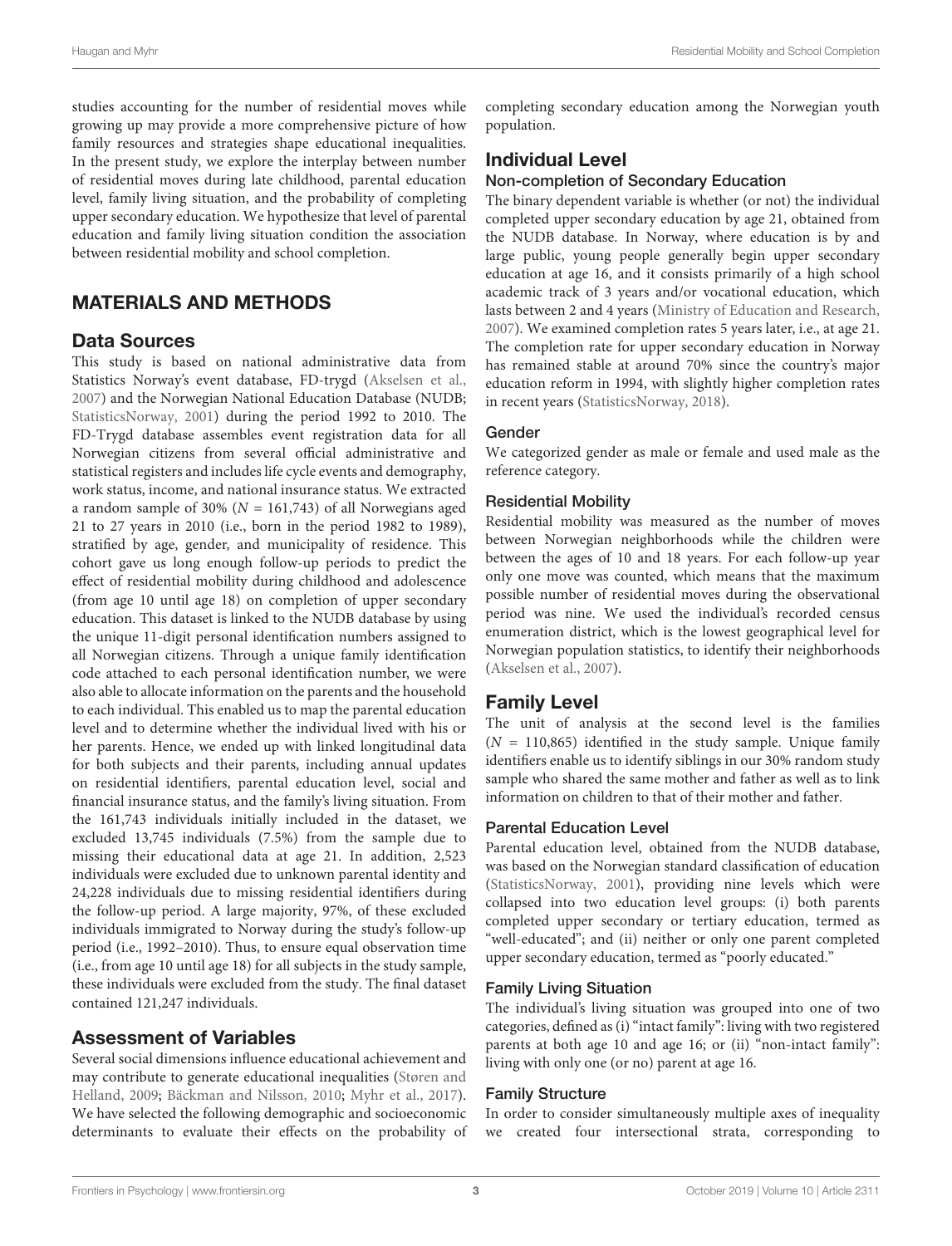combinations of parental education level (two categories) and family living situation (two categories). The intersectional strata, referred to as "family structure," were divided into the following categories: (i) "well- educated intact family," (ii) "well-educated non-intact family," (iii) "poorly educated intact family," and (iv) "poorly educated non-intact family."

#### Family Poverty

The dichotomous variable "family poverty" was defined as having parents receiving social security benefits in the period from 10 to 16 years of age (according to the indexed person's age).

## Statistical Methods

We investigate the relationship between completion of secondary education and number of residential moves during late childhood and test the hypothetical interaction with family structure by using two-level logistic regression analysis. The data have a two-level hierarchical structure with individuals (Level 1,  $n = 121,247$  nested within families (Level 2,  $n = 110,865$ ). The family context may condition individual level variation in completion of upper secondary education due to unmeasured factors. We therefore fitted a two-level random intercept model [\(Goldstein,](#page-9-28) [1995;](#page-9-28) [Rabe-Hesketh and Skrondal,](#page-9-29) [2012;](#page-9-29) [Snijders and](#page-9-30) [Bosker,](#page-9-30) [2012\)](#page-9-30) to distinguish the individual and family sources of variation in the outcome.

We modeled the prediction of school completion in five steps. First, we estimated an "empty" model, which includes only a random intercept, representing the variation in school completion between the two initial levels. This allowed us to determine the impact of the family context on the outcome [\(Merlo et al.,](#page-9-31) [2005\)](#page-9-31). Model 2 (in **[Table 2](#page-5-0)**) includes gender and residential mobility variables. In Model 3, we adjust for the family predictors (i.e., family structure and poverty). Model 4 adds the interaction terms residential mobility and family structure. To estimate the family level variance we need to have multiple children per family [\(Rasbash et al.,](#page-9-32) [2010\)](#page-9-32). Since most individuals in the present study were in family groups of only one child, the variance at the family level for these individuals included the individual variance. To account for this in the analysis, we also estimated the family variance only for those families in the study sample with more than one child [\(Rasbash et al.,](#page-9-32) [2010;](#page-9-32) [Dundas](#page-8-14) [et al.,](#page-8-14) [2014\)](#page-8-14). Finally, in **[Table 3](#page-5-1)**, the random intercept logit model was extended for the relationship between residential mobility and school completion to allow residential mobility effect to vary across families. We fitted a two-level random slope model (i.e., individuals nested within families) in order to examine whether the relationship between residential mobility and school completion varies between families. We used a likelihood ratio test (LR test) to compare the random intercept and the random slope model's goodness of fit [\(Rabe-Hesketh and Skrondal,](#page-9-29) [2012\)](#page-9-29).

Estimates for fixed effects are reported as odds ratios (OR) with 95% confidence intervals (CI). The relative importance of the general family contextual effects is assessed by the variance (on the log odds scale) with 95% CI and the intraclass correlation coefficients (ICCs; [Snijders and Bosker,](#page-9-30) [2012\)](#page-9-30). The ICC measures the correlation in the outcome of "school completion" between two individuals randomly selected from

the same family. The larger the ICC, the stronger the clustering in school completion within the family and the larger the general family contextual effects. The multilevel regression model parameters were estimated by using the mixed effects method using STATA/MP software (version 13).

## Ethics Statement

Statistics Norway constructed the study sample with linked longitudinal data for both the subjects and their parents, by means of record linkage of different registries integrated into the Statistics Norway database by using the unique Norwegian personal identification number. Finally, Statistics Norway delivered the data to us without personal identification numbers to ensure the anonymity of the study subjects. The study and the data linkage procedures were approved by the Regional Committee for Medical and Health Research Ethics of Mid-Norway (permission 2011/783).

# RESULTS

## Descriptive Statistics

**[Table 1](#page-4-0)** presents descriptive information for the children and their parents among completers and non-completers of upper secondary education. Non-completers comprised 29% of the sample, which is in accordance with Norwegian official statistics [\(Chaudhary,](#page-8-15) [2011\)](#page-8-15). In this study population, the highest absolute number of individuals belong to the family structure stratum "poorly educated intact family," where we also identified the highest absolute number of non-completers.

In total, 53% of non-completers and 70% of the school completers had never moved their official residence when they were 10 to 18 years old. In total, 32% of the adolescents in the study population moved to another neighborhood in one to three of the nine observational years, and about 3% moved in four or more. The mean number of years with move in the observational period for the non-completers was almost one, which is almost twice the mean number for completers (see **[Table 1](#page-4-0)**).

## The Impact of Childhood Residential Mobility, Family Structure, and Their Interactions on the Completion of Secondary Education

The prevalence of school dropout at the family level differs. Keeping only the second random intercept in the model (Model 1 in **[Table 2](#page-5-0)**), we found that the ICC is 0.43. In other words, the empty model suggests that about 43% of the variation in school completion could be attributed to differences between families. Models 2 and 3 in **[Table 2](#page-5-0)** display the observational associations with school completion and residential mobility (Model 2), adjusted for family structure, and poverty during childhood (Model 3). The highest risk of school non-completion was found within poorly educated families. Having a non-intact family was also shown to be a potent risk factor. However, adolescents living in poorly educated but intact families have overall lower odds for school completion than their counterparts living in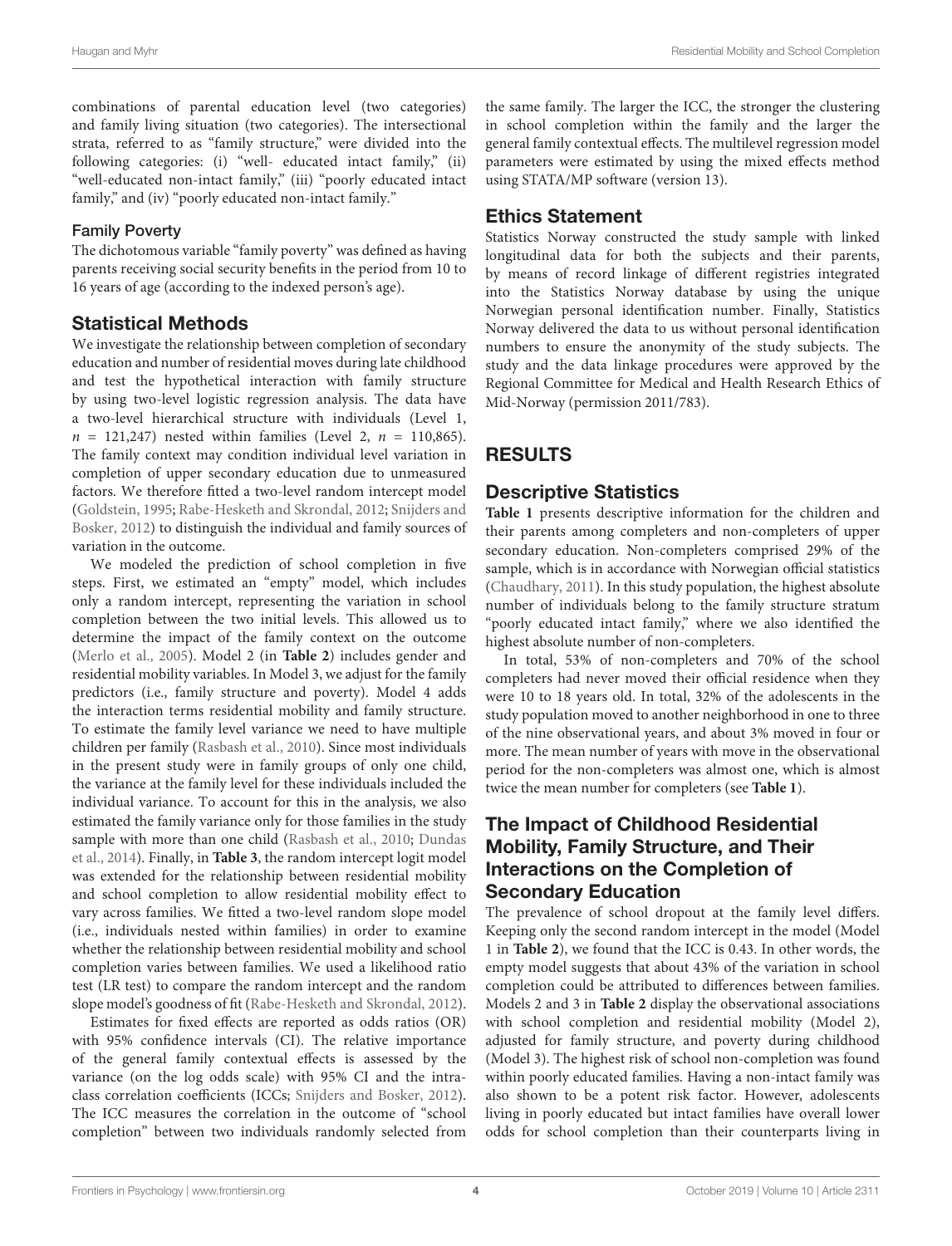| Variable                                                  |                     | Non-completers<br>$(N = 35,254, 29.1\%)$ | <b>Completers</b><br>$(N = 85,993, 70.9\%)$ |               |  |
|-----------------------------------------------------------|---------------------|------------------------------------------|---------------------------------------------|---------------|--|
|                                                           | N                   | $\frac{0}{0}$                            | N                                           | $\frac{0}{0}$ |  |
| Individual level variables                                |                     |                                          |                                             |               |  |
| Female                                                    | 14,504 <sup>a</sup> | 41.1                                     | 44.630                                      | 51.9          |  |
| Years with residential mobility<br>10-18 years (mean, SD) | 0.917 <sup>b</sup>  | 1.279                                    | 0.475                                       | 0.878         |  |
| Residential mobility (categorical)                        |                     |                                          |                                             |               |  |
| Never moved at age 10-18 years                            | 18.767 <sup>a</sup> | 53.2                                     | 60,012                                      | 65.0          |  |
| 1 year with move                                          | 7,833 <sup>a</sup>  | 22.2                                     | 16,257                                      | 19.9          |  |
| 2-3 years with move                                       | 6.744a              | 19.1                                     | 8.491                                       | 12.6          |  |
| $\geq$ 4 years with move                                  | 1.910 <sup>a</sup>  | 5.4                                      | 1,233                                       | 1.4           |  |
| Family level variables                                    |                     |                                          |                                             |               |  |
| Family structure                                          |                     |                                          |                                             |               |  |
| Well-educated intact family                               | 5.287a              | 15.00                                    | 31,194                                      | 36.28         |  |
| Well-educated non-intact family                           | 3.740a              | 10.61                                    | 8,623                                       | 10.03         |  |
| Poorly educated intact family                             | 14,027 <sup>a</sup> | 39.79                                    | 34,206                                      | 39.78         |  |
| Poorly educated non-intact family                         | $12,200^a$          | 34.61                                    | 11,970                                      | 13.92         |  |
| Family poverty                                            | $10.424^a$          | 29.57                                    | 8.490                                       | 9.87          |  |
| Father's identity unknown                                 | 676 <sup>a</sup>    | 1.92                                     | 694                                         | 0.81          |  |

<span id="page-4-0"></span>TABLE 1 | Characteristics of children and their parents by whether or not the children completed upper secondary education by age 21.

<sup>a</sup>Significant difference (p-value  $\leq$  0.05) between groups tested by chi square test. <sup>b</sup>Significant mean difference (p-value  $\leq$  0.05) between groups tested by independent sample t-test.

well-educated but non-intact families. Anyway, adolescents with poorly educated non-intact families struggled the most with school completion. The odds of school completion is about 80% lower for this group compared to well-educated intact families. Moreover, females had almost twice as high a likelihood to complete upper secondary school compared to males, while family poverty was estimated to increase the risk of school dropout by 63%.

In **[Table 3](#page-5-1)**, we extended the random intercept logit model to examine whether there are differences between families in the relationship between residential mobility and probability of completing upper secondary school. The two-level random intercept model, which is nested in the random slope model, is rejected at the 5% significance level (using a likelihood ratio test), suggesting that the impact of residential mobility on school completion does vary between families.

Children whose families did not move and who lived in a welleducated intact family had a 89% chance of completing upper secondary school, compared to 81, 76, and 64% for residential stayers who were living in a well-educated non-intact family, a poorly educated intact family, and a poorly educated non-intact family, respectively. **[Figure 1](#page-6-0)** shows that the predicted probability of school completion decreases incrementally with the number of years with residential moves. In general, for every additional year with a residential move the probability of school completion decreased by 26%. However, well-educated intact families seem to be least affected by residential moves, and among children in poorly educated intact families the adverse effect of moves is significantly steeper than for the other three family structures (**[Figure 1](#page-6-0)**). For movers who changed residential household in three out of the nine follow-up years, for example, the predictive probability of school completion was 81% in a well-educated intact family, 68% in a well-educated non-intact family, 56% in a poorly educated intact family, and 48% in a poorly educated non-intact family.

In poorly educated families the probabilities of school completion within non-intact and intact families converge toward each other as the number of moves increase. This result was not evident among well-educated families, and in fact they seem to grew more distinct.

For frequent movers the negative impact of a non-intact family situation on school completion appeared to be most evident among well-educated families, whereas among non-movers the adverse impact of non-intact families was most prominent among poorly educated families (see **[Figure 1](#page-6-0)**).

## **DISCUSSION**

This registry-based cohort study reinforces the relevance of the family context and the complex interplay between family structures and residential mobility on the probability of completing upper secondary education. Our parametric estimations indicate that the risk of school non-completion increases for each additional year with residential move during the period from 10 to 18 years of age. The negative impact of frequent residential mobility in school completion differs, however, depending on the family's structure, as measured by parental education level and family living situation. Our twolevel model estimated that about 43% of the variation in school completion can be attributed to the differences between families. Considering the significant impact of family belonging, it is essential to uncover the risk factors at the family level and their moderators. Among those who did not complete upper secondary education (about 29% of the study sample), 74% have poorly educated parents, which is in line with other Norwegian intergenerational studies [\(De Ridder et al.,](#page-8-2) [2013;](#page-8-2) [Myhr et al.,](#page-9-1) [2017\)](#page-9-1).

The impact of coming from a non-intact family affected children's likelihood of completing school – although not as much as the parental education level. In our study sample, three out of 10 adolescents were living with only one parent at age 16, which accounted for about 45% of the school noncompleters. Previous studies have shown that adolescents not living with both parents are less well-adjusted psychologically and socially; they are exposed to a lower family income and they have lower academic achievement, relative to adolescents from intact families [\(Amato,](#page-8-1) [2001;](#page-8-1) [Seijo et al.,](#page-9-33) [2016\)](#page-9-33). The explanation as to why negative outcomes are most common among children in single-parent families might be due to both a selection process (i.e., pre-existing differences) and a causal relationship (i.e., negative effects are the consequence of parental separation) [\(Seijo](#page-9-33) [et al.,](#page-9-33) [2016\)](#page-9-33). Whatever the underlying cause, these negative outcomes are concerning because the proportion of children and adolescents living in single-parent families, particularly in Western countries, is growing [\(Child Trends,](#page-8-16) [2015\)](#page-8-16).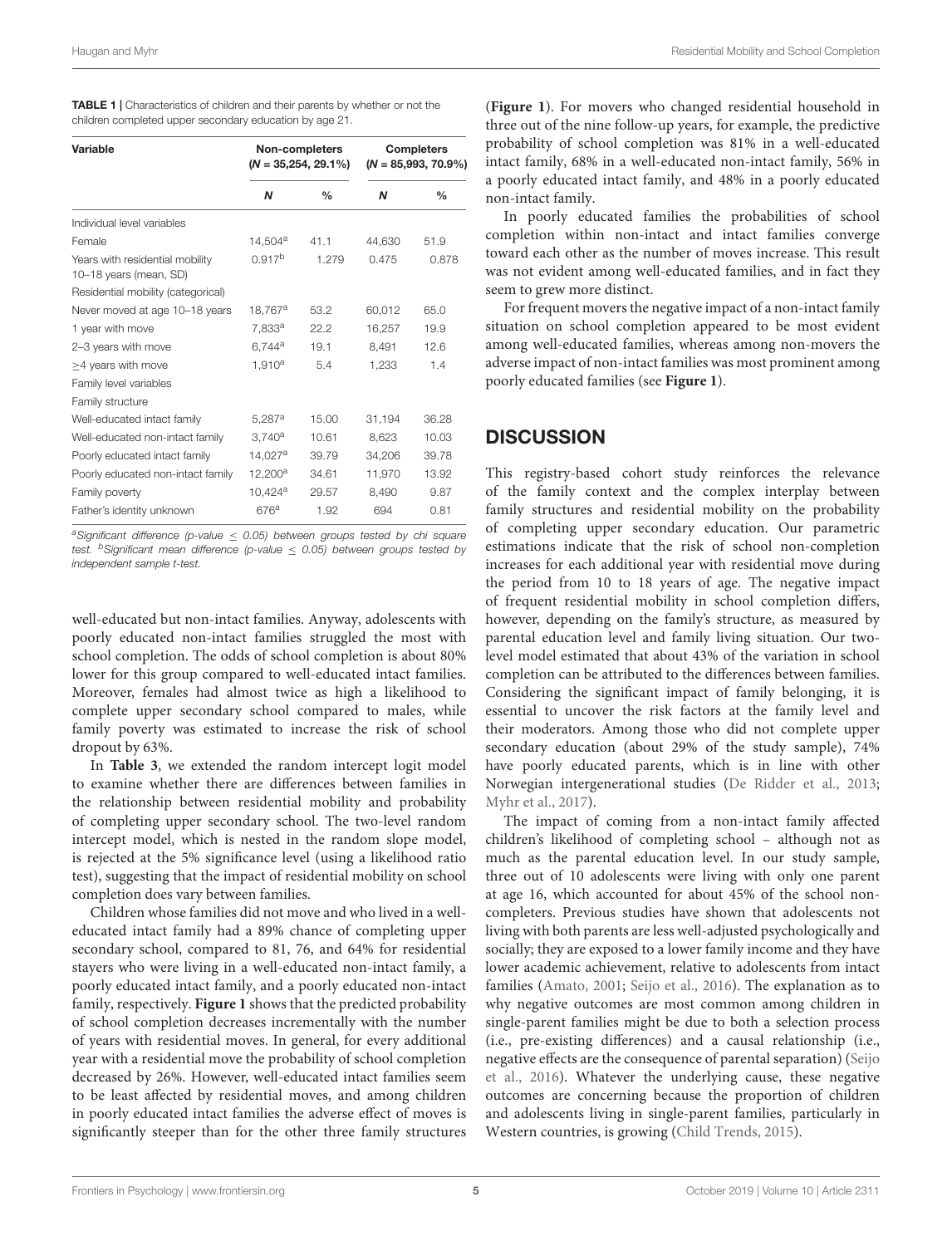<span id="page-5-0"></span>TABLE 2 | The impact of residential mobility and its interaction with family structure (education level and family living situation) on the probability of completing upper secondary education.

|                                                       | Model 1  |               | Model 2   |               | Model 3   |               | Model 4 |               |  |
|-------------------------------------------------------|----------|---------------|-----------|---------------|-----------|---------------|---------|---------------|--|
|                                                       | OR       | 95% CI        | <b>OR</b> | 95% CI        | <b>OR</b> | 95% CI        | OR      | 95% CI        |  |
| <b>Fixed effects</b>                                  |          |               |           |               |           |               |         |               |  |
| Female                                                |          |               | 1.884     | $1.81 - 1.96$ | 1.857     | 1.79-1.93     | 1.857   | 1.79-1.93     |  |
| Frequency of household mobility                       |          |               | 0.584     | $0.57 - 0.60$ | 0.778     | $0.76 - 0.79$ | 0.794   | $0.76 - 0.83$ |  |
| Family structure                                      |          |               |           |               |           |               |         |               |  |
| Poorly educated non-intact family                     |          |               |           |               | Ref       |               | Ref     |               |  |
| Poorly educated intact family                         |          |               |           |               | 1.742     | $1.66 - 1.83$ | 1.838   | $1.73 - 1.95$ |  |
| Well-educated non-intact family                       |          |               |           |               | 2.431     | $2.28 - 2.60$ | 2.496   | $2.29 - 2.73$ |  |
| Well-educated intact family                           |          |               |           |               | 4.965     | $4.64 - 5.32$ | 5.091   | $4.72 - 5.50$ |  |
| Family poverty                                        |          |               |           |               | 0.371     | $0.35 - 0.39$ | 0.372   | $0.35 - 0.39$ |  |
| Father's identity unknown                             |          |               |           |               | 0.654     | $0.56 - 0.76$ | 0.653   | $0.56 - 0.76$ |  |
| Interaction family structure and residential mobility |          |               |           |               |           |               |         |               |  |
| Poorly educated non-intact family                     |          |               |           |               |           |               | Ref     |               |  |
| Poorly educated intact family                         |          |               |           |               |           |               | 0.919   | $0.88 - 0.96$ |  |
| Well-educated non-intact family                       |          |               |           |               |           |               | 0.981   | $0.94 - 1.03$ |  |
| Well-educated intact family                           |          |               |           |               |           |               | 0.996   | $0.94 - 1.05$ |  |
| <b>Random effects</b>                                 |          |               |           |               |           |               |         |               |  |
| Family variance (95% CI)                              | 2.571    | $2.2 - 2.88$  | 2.207     | $1.95 - 2.50$ | 1.520     | $1.31 - 1.76$ | 1.519   | $1.31 - 1.76$ |  |
| ICC(%)                                                | 43.87    |               | 40.16     |               | 31.60     |               | 31.59   |               |  |
| -2log likelihood                                      | 145621.8 |               |           | 140199.6      |           | 132123.0      |         | 132106.0      |  |
| Family variance > 1 child                             |          |               |           |               |           |               |         |               |  |
| Family variance (95% CI)                              | 2.521    | $2.24 - 2.84$ | 2.187     | $1.93 - 2.48$ | 1.495     | $1.28 - 1.74$ | 1.496   | $1.29 - 1.74$ |  |
| ICC(%)                                                | 43.39    |               | 39.93     |               | 31.25     |               | 31.25   |               |  |
| -2loglikelihood                                       |          | 46817.0       |           | 45441.3       |           | 42725.1       |         | 42701.0       |  |

At the same time, our study suggests that residential stability can at least partially compensate for the negative impact of family disruption and low parental education level. Our findings conform to others that show links between number of total moves and adverse outcomes in health and well-being through maturity and later in life [\(Webb et al.,](#page-9-15) [2016;](#page-9-15) [Morris et al.,](#page-9-6) [2018\)](#page-9-6). That is, they show elevated risks across the socioeconomic spectrum

<span id="page-5-1"></span>TABLE 3 | Parameter estimates and log-likelihood values for the random intercept and random slope logistic regression models.

|                                |          | <b>Random intercept</b>                                   | Random slope<br>(coefficient) |               |  |
|--------------------------------|----------|-----------------------------------------------------------|-------------------------------|---------------|--|
| Parameter                      | Coef     | <b>SE</b>                                                 | Coef                          | SE            |  |
| <b>Individual level</b>        |          |                                                           |                               |               |  |
| Intercept                      | 1.5761   | $1.53 - 1.62$                                             | 1.5729                        | $1.52 - 1.62$ |  |
| Residential mobility           |          | $-0.5233$ $-0.55$ to $-0.50$ $-0.5334$ $-0.56$ to $-0.51$ |                               |               |  |
| Family level random part       |          |                                                           |                               |               |  |
| Residual variance<br>intercept | 2.1392   | 1.89-2.42                                                 | 2.0617                        | $1.81 - 2.35$ |  |
| Residual variance slope        |          |                                                           | 0.1032                        | $0.06 - 0.19$ |  |
| -2Log likelihood               | 141505.4 |                                                           | 141488.7                      |               |  |
| <b>BIC</b>                     | 141540.5 |                                                           | 141535.5                      |               |  |
| AIC <sub></sub>                | 141511.4 |                                                           | 141496.6                      |               |  |

Likelihood ratio test: LR chi $2 = 16.77$ , p-value < 0.0001.

[\(Webb et al.,](#page-9-15) [2016\)](#page-9-15). In our study, 47% of the participants had one or more years with residential moves between the ages of 10 and 18 years. The risk of non-completion of secondary school increased incrementally with the number of residential changes across all family structures. In other words, each additional residential move between ages 10 to 18 years lowered the likelihood of upper secondary school completion. But this effect was not distributed evenly between the different family strata, in a dose-response fashion. The well-educated intact families seem to be least affected by residential moves, where even frequent movers had a high predictive probability of school completion. This observed trend is in line with the idea behind the resource substitution and structural amplification theory in the sense that residential stability is to a certain extent most valuable among adolescents living in family structures that can be unfavorable. Residential mobility may cause unstable social conditions during childhood and adolescence and decrease the likelihood of attaining personal resources, such as social networks and long lasting friendships, that otherwise would moderate undesirable family conditions related to poorly educated parents and/or family disruption. Children are vulnerable to damaged networks and environments as a result of residential relocations [\(Morris et al.,](#page-9-6) [2018\)](#page-9-6). Residential mobility may threaten child development through mechanisms such as changes in school and peer networks [\(Coulton et al.,](#page-8-17) [2007\)](#page-8-17). Household moves may also disrupt connections with parents and extended family. Well-educated, intact families have higher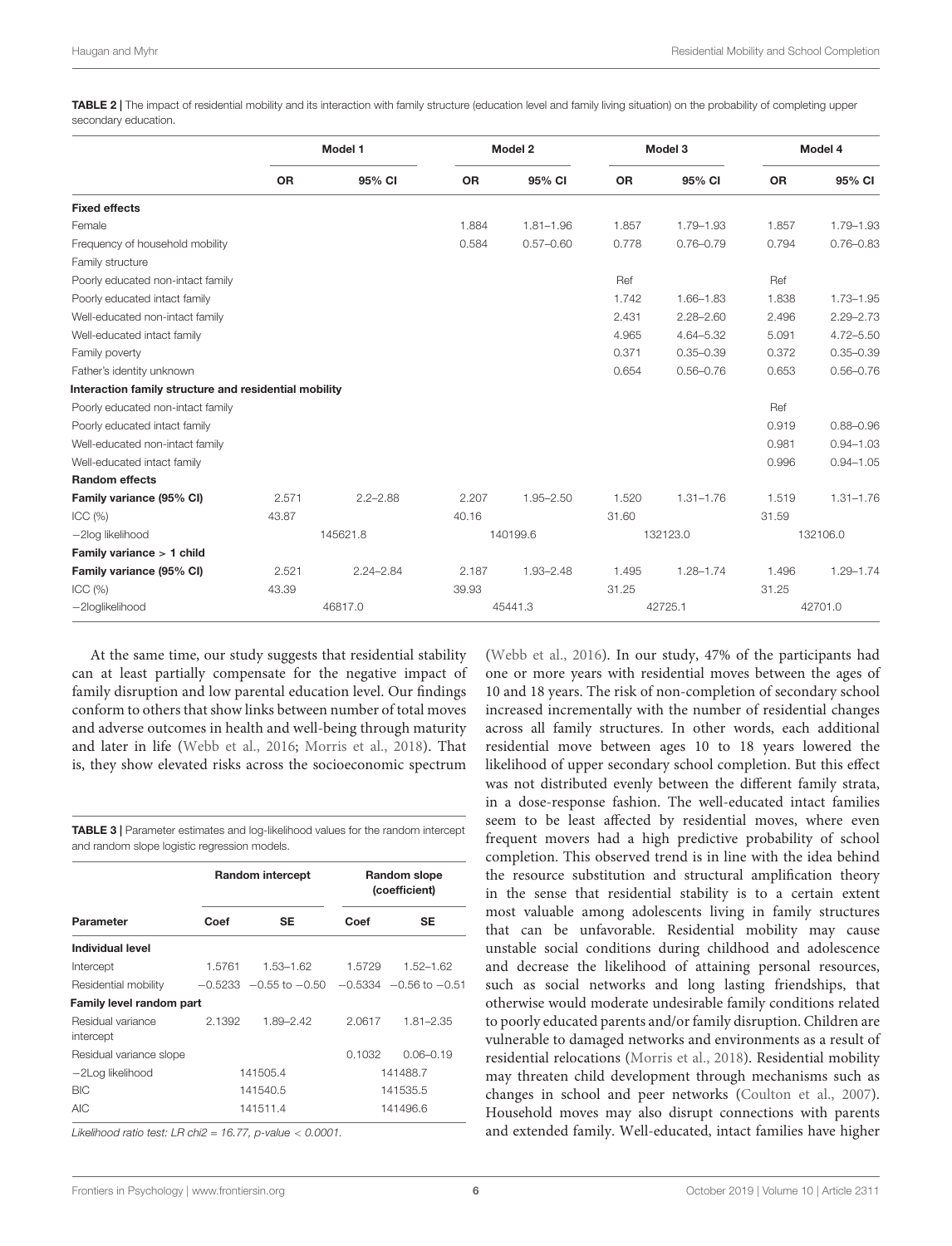

<span id="page-6-0"></span>social and socioeconomic resources that might prevent loss of the children's social capital upon residential relocation, thereby minimizing the unfavorable consequences of household moves [\(Hagan et al.,](#page-9-34) [1996\)](#page-9-34).

However, the underlying links between residential mobility and family structures on non-completion of upper secondary education are intricate and can be difficult to fit into overall education and health mobility (sociological and psychological) theories and models. We found that adolescents living in poorly educated, intact families showed the most significant disadvantage of household moves. Among children of poorly educated families, the likelihood of upper secondary school completion within intact and non-intact families converge toward each other as the residential moves increase. This finding is puzzling given previous studies suggesting that frequent residential moves are a marker for family dysfunctional and chaotic households [\(Boynton-Jarrett et al.,](#page-8-18) [2013\)](#page-8-18). We would therefore expect that the non-intact families experience the greatest challenges with residential mobility, regardless of education level. However, it might be that residential moves within intact, poorly educated families are more often related

to adverse circumstances such as economic difficulties and work situation than the nature of mobility among other family structures. Additionally, residential mobility may indicate that adolescents living in poorly educated, non-intact families have less social capital to lose by residential relocations and more often, and to a greater extent, a relocation actually represents an opportunity to restart one's social network and environmental adaptation. A life course approach should be adopted given the time lag between household mobility during childhood and outcomes related to education and health. To offer more conceptual understanding of residential mobility, [Morris et al.](#page-9-6) [\(2018,](#page-9-6) p. 123) stated that "a greater focus on mobility as a biography that is taken into account alongside other life events will permit a "bigger picture" view of mobility."

Overall, the present study conforms with past research showing that residential mobility is a crucial factor in determining educational inequalities [\(Haelermans and De Witte,](#page-9-35) [2015\)](#page-9-35). Frequent moves may accumulate unfavorable personal and social conditions that make it more difficult to attain personal resources necessary to complete upper secondary education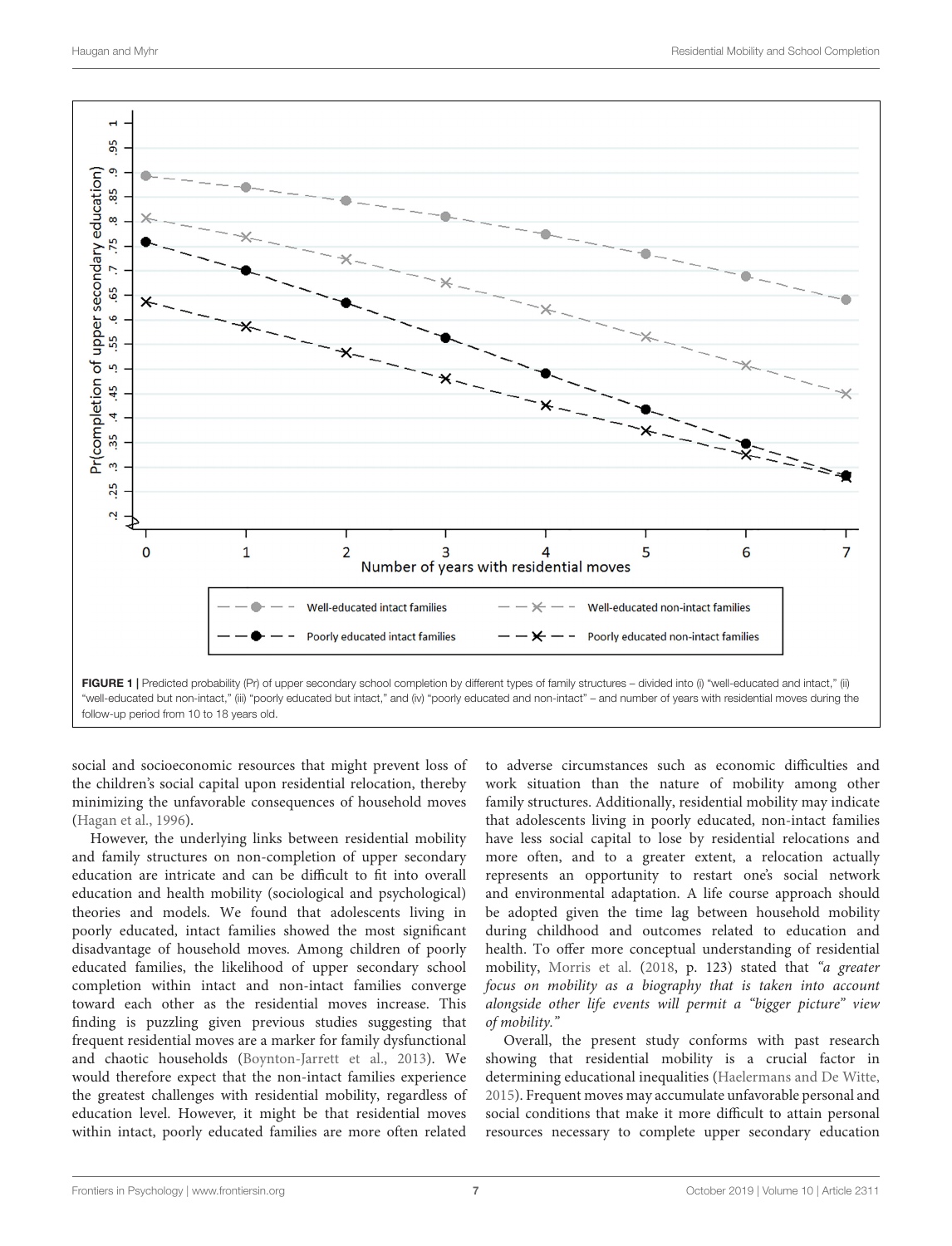[\(South et al.,](#page-9-22) [2007;](#page-9-22) [Metzger et al.,](#page-9-36) [2015\)](#page-9-36). Associations between residential mobility and problem behaviors could, however, be driven by school mobility and not necessarily the move itself [\(Gasper et al.,](#page-9-37) [2012\)](#page-9-37). Nevertheless, children have little influence over mobility decisions, which may imperil their existing social networks. Residential moves require, in many cases, children to change schools. Our study's definition of moves makes changing school nearly certain, although upper secondary school affiliation may be the least likely to change as a result of such moves. The impact of switching schools on dropout varies depending on a youth's initial risk for switching schools [\(Gasper et al.,](#page-9-37) [2012\)](#page-9-37). To the extent that our study addresses moves that lead to changing schools, it must be taken into consideration when the findings are to be interpreted.

The notation that non-completion of secondary education increases incrementally with the number of residential changes during childhood could be considered in light of basic psychological needs. Relationships and a sense of connectedness play a critical role in promoting well-being in the context of schools [\(Graham et al.,](#page-9-38) [2016\)](#page-9-38). The desire for interpersonal attachments – the need to belong – is considered a fundamental human motivation and a basic psychological need [\(Baumeister](#page-8-19) [and Leary,](#page-8-19) [1995\)](#page-8-19). [Baumeister and Leary](#page-8-19) [\(1995\)](#page-8-19) propose that human beings need a few close relationships, and we need these interactions to occur in a framework of long-term, stable caring and concern, and when the need for belonging is satisfied, positive social, behavioral, and psychological outcomes can be achieved. The authors also state that forming additional bonds beyond those few persons has less and less impact on emotional and cognitive outcomes. However, Bronfenbrenner's ecological theory of human development and socialization – also called the bioecological systems theory – suggests a broader framework by underlining the influence of different levels and sizes of social and cultural environments on human development [\(Bronfenbrenner,](#page-8-20) [1979;](#page-8-20) [Bronfenbrenner](#page-8-21) [and Morris,](#page-8-21) [2006\)](#page-8-21). When a child experiences a residential move, many of the child's closest surroundings and nearest relationships, like teachers and classmates at school, hobby club mates, the neighbors and the connections between the settings are interrupted, and new relationships need to be built up. Consequently, these children are exposed to a socially vulnerable situation. Thus, initiatives that promote social inclusion in the school, but also in other "microsystem" arenas, such as family, neighborhood, peers, and sport clubs, are important to prevent loss of social capital when adolescents change residence.

In a recent methodological review of the residential mobility literature, the concept of mobility is inconsistently operationalized along four dimensions: school vs. residential, distance, timing, and frequency [\(Garboden et al.,](#page-9-18) [2017\)](#page-9-18). The authors therefore call for an ideal mobility module that collects "full residential and school trajectories of children, including any instigating events and contemporaneous changes in family structure" [\(Garboden et al.,](#page-9-18) [2017,](#page-9-18) p. 258). Given that we were not able to do this, the current study has several limitations and the findings are vulnerable to selection bias. A major

limitation is the lack of information about the reasons for residential mobility decisions. We did not take into account ethnic background or separate the educational levels of mother and father. A previous study from Norway found that ethnic majority students benefit the most from having parents with high education, and further that minority girls largely benefit from their mother's education level [\(Støren and Helland,](#page-9-25) [2009\)](#page-9-25). Further studies with specific analyses that reveal interaction effects are needed to give a more nuanced explanation of the complexity between individual characteristics, family background, resources and living arrangements, and school completion. Regarding measure of family SES, there are several other indicators than parental education level that can be used such as family income, professional status, parental financial wealth, and receipt of social security benefits. Moreover, an ideal mobility study includes explanatory variables at multiple appropriate levels and allows the levels (e.g., the context) to change over time. A highly relevant level in the present study is the school or schools the children attended during the follow-up period. Thus, it would be beneficial to analyze the data by multiple membership cross-classified multilevel models that allow the neighborhood, school, and family levels to change over time [\(Chandola et al.,](#page-8-22) [2005;](#page-8-22) [Chung and Beretvas,](#page-8-23) [2012;](#page-8-23) [Leckie,](#page-9-39) [2013\)](#page-9-39).

Resource substation theory of education and health outcomes later in life suggests that persons with disadvantaged family backgrounds benefit the most from educational attainment [\(Ross and Mirowsky,](#page-9-23) [2011;](#page-9-23) [Schaan,](#page-9-40) [2014\)](#page-9-40). Thus, the variation in school completion between family structures (in our study defined by parental educational level and residing with one or both parents) plays an important role in public health efforts. Further research in this area should emphasize the underlying interplay between residential mobility and family resources on non-completion of upper secondary education. In our study, a high proportion of non-completers live with poorly educated parents. This is in accordance with other studies showing that parental educational attainment, to a large extent, structures the education level of their offspring. Thus, future public health efforts should promote intergenerational educational mobility. The adverse effect of frequent moves, particularly among adolescents in poorly educated families, calls for attention in schools, family, public health agencies, and housing policies to promote stability and sustainable life situations among vulnerable families. Adolescents in poorly educated and non-intact families are particularly at risk for school non-completion and should therefore be given priority in future efforts to increase completion rates. Various stakeholders have to communicate and collaborate in their recognition of the importance of psychological membership and the concept of belonging. The stakeholders should build productive relationships on multiple levels of practice to support children with social, emotional, and behavioral difficulties in school contexts [\(Botha and Kourkoutas,](#page-8-24) [2016\)](#page-8-24). Our findings should be considered in a life course perspective, because accumulation of unfavorable conditions during childhood and adolescence tend to constrict future prospects in terms of health and quality of life.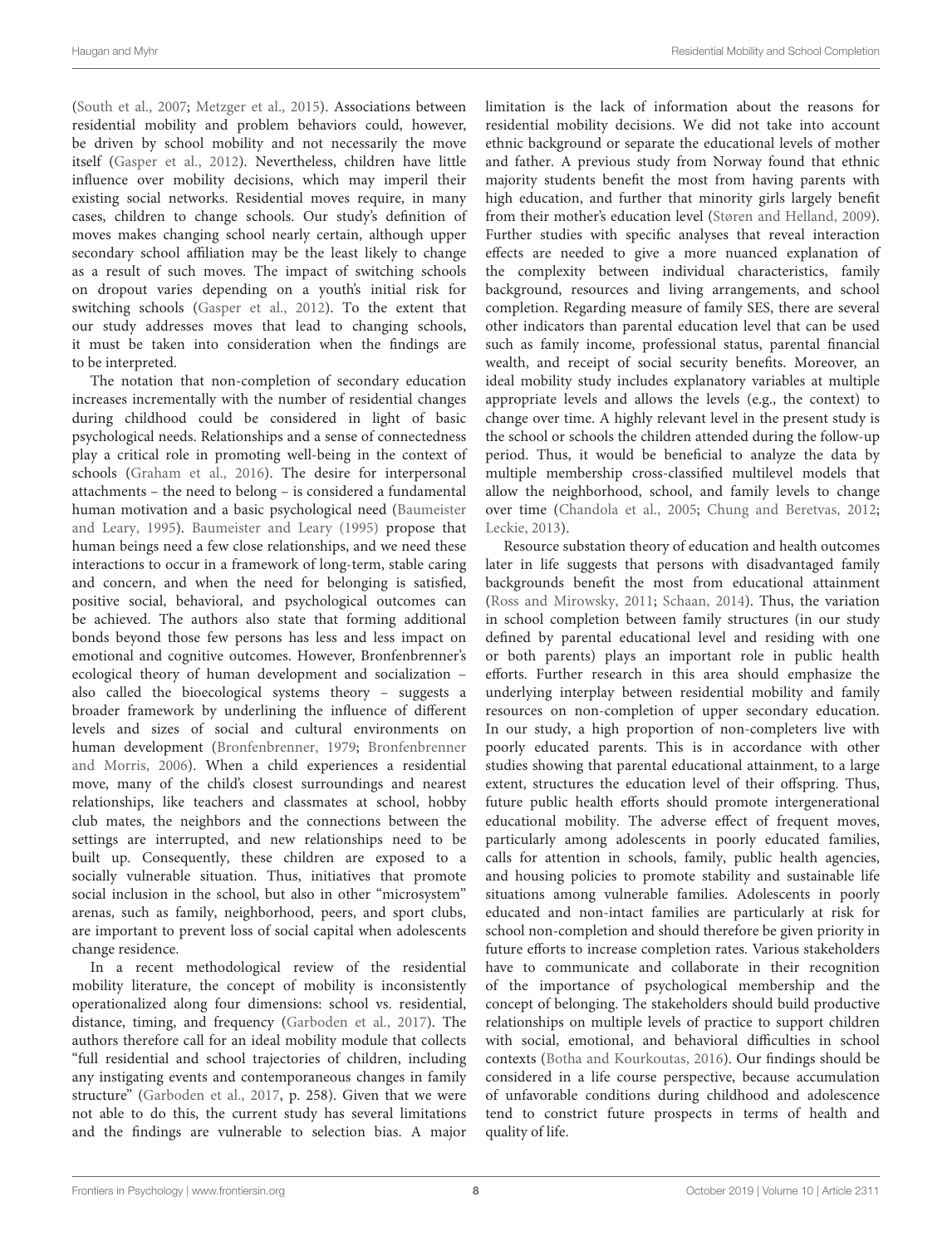## DATA AVAILABILITY STATEMENT

Due to the legislation governing scientific ethics, the data that support the findings of this study are only available on request in accordance with the agreement with the owner of the data, Statistic Norway, and the approver of the study, the Regional Committees for Medical and Health Research Ethics (REC) in Mid-Norway. Please see [http://www.ssb.no/en/omssb/](http://www.ssb.no/en/omssb/tjenester-og-verktoy/data-til-forskning) [tjenester-og-verktoy/data-til-forskning](http://www.ssb.no/en/omssb/tjenester-og-verktoy/data-til-forskning) for the procedure and requirements to obtain microdata from Statistic Norway.

## ETHICS STATEMENT

The present study is based on retrospective analysis of registry data. The Regional Committees for Medical and Health Research Ethics (REK) of Mid-Norway approved the study and the data linkage procedures (permission 2011/783). The ethic committee REK formally waived the need for consent. The exemptions were given because our study used data registries where

## **REFERENCES**

- <span id="page-8-12"></span>Akselsen, A., Lien, S., and Siverstøl, Ø (2007). FD-Trygd, List of Variables. Oslo: Statistisk Sentralbyrå.
- <span id="page-8-1"></span>Amato, P. R. (2001). Children of divorce in the 1990s: an update of the amato and keith (1991) meta-analysis. J. Fam. Psychol. 15, 355–370. [doi: 10.1037//0893-](https://doi.org/10.1037//0893-3200.15.3.355) [3200.15.3.355](https://doi.org/10.1037//0893-3200.15.3.355)
- <span id="page-8-3"></span>Bäckman, O., Jakobsen, V., Lorentzen, T., Österbacka, E., and Dahl, E. (2015). Early school leaving in scandinavia: extent and labour market effects. J. Eur. Soc. Policy 25, 253–269. [doi: 10.1177/0958928715588702](https://doi.org/10.1177/0958928715588702)
- <span id="page-8-13"></span>Bäckman, O., and Nilsson, A. (2010). Pathways to social exclusion—a life-course study. Eur. Sociol. Rev. 27, 107–123. [doi: 10.1093/esr/jcp064](https://doi.org/10.1093/esr/jcp064)
- <span id="page-8-19"></span>Baumeister, R. F., and Leary, M. R. (1995). The need to belong: desire for interpersonal attachments as a fundamental human motivation. Psychol. Bull. 117, 497-529.
- <span id="page-8-8"></span>Bell, M. (1996). How often do Australians move? Alternative measures of population mobility J. Aust. Popul. Assoc. 13, 101–124. [doi: 10.1007/bf0302](https://doi.org/10.1007/bf03029490) [9490](https://doi.org/10.1007/bf03029490)
- <span id="page-8-6"></span>Bell, M., Charles-Edwards, E., Kupiszewska, D., Kupiszewski, M., Stillwell, J., and Zhu, Y. (2015). Internal migration data around the world: assessing contemporary practice. Popul. Place 21, 1–17. [doi: 10.1002/psp.1848](https://doi.org/10.1002/psp.1848)
- <span id="page-8-7"></span>Bernard, A. (2017). Levels and patterns of internal migration in Europe: a cohort perspective. Popul. Stud. 71, 293–311. [doi: 10.1080/00324728.2017.1360932](https://doi.org/10.1080/00324728.2017.1360932)
- <span id="page-8-24"></span>Botha, J., and Kourkoutas, E. (2016). A community of practice as an inclusive model to support children with social, emotional and behavioural difficulties in school contexts. Int. J. Inclusive Educ. 20, 784–799. [doi: 10.1080/13603116.](https://doi.org/10.1080/13603116.2015.1111448) [2015.1111448](https://doi.org/10.1080/13603116.2015.1111448)
- <span id="page-8-18"></span>Boynton-Jarrett, R., Hair, E., and Zuckerman, B. (2013). Turbulent times: effects of turbulence and violence exposure in adolescence on high school completion, health risk behavior, and mental health in young adulthood. Soc. Sci. Med. 95, 77–86. [doi: 10.1016/j.socscimed.2012.09.007](https://doi.org/10.1016/j.socscimed.2012.09.007)
- <span id="page-8-20"></span>Bronfenbrenner, U. (1979). The Ecology of Human Development: Experiments by Nature and Design. Cambridge: Harvard University Press.
- <span id="page-8-21"></span>Bronfenbrenner, U., and Morris, P. A. (2006). "The bioecological model of human development," in Handbook of Child Psychology: Theoretical Models of Human Development, eds R. M. Lerner, and W. Damon, (Hoboken, NJ: John Wiley & Sons Inc.).
- <span id="page-8-4"></span>Caspi, A., Wright, B. R. E., Moffitt, T. E., and Silva, P. A. (1998). Early failure in the labor market: childhood and adolescent predictors of unemployment in the transition to adulthood. Am. Sociol. Rev. 63, 424–451.
- <span id="page-8-22"></span>Chandola, T., Clarke, P., Wiggins, R. D., and Bartley, M. (2005). Who you live with and where you live: setting the context for health using multiple membership

the information was collected from sources other than the persons themselves.

## AUTHOR CONTRIBUTIONS

TH and AM designed and planned the study, and interpreted the results. AM structured and analyzed the data, and assisted with writing and editing of the manuscript. TH had primary responsibility for the writing and editing of the manuscript. Both authors took responsibility for the integrity and accuracy of the data analysis and the decision to submit this manuscript for publication, and read and approved the final manuscript.

# FUNDING

Funding for open access publication fees was received from the Faculty of Nursing and Health Sciences at Nord University.

multilevel models. J. Epidemiol. Commun. Health 59, 170–175. [doi: 10.1136/](https://doi.org/10.1136/jech.2003.019539) [jech.2003.019539](https://doi.org/10.1136/jech.2003.019539)

- <span id="page-8-15"></span>Chaudhary, M. (2011). Sju av ti fullfører videregående opplæring. [Seven out of ten complete secondary education]. (In Norwegian), in: Samfunnsspeilet 2011/5- 6, Statistics Norway. Available at: [https://www.ssb.no/utdanning/artikler-og](https://www.ssb.no/utdanning/artikler-og-publikasjoner/sju-av-ti-fullforer-videregaaende-opplaering)[publikasjoner/sju-av-ti-fullforer-videregaaende-opplaering](https://www.ssb.no/utdanning/artikler-og-publikasjoner/sju-av-ti-fullforer-videregaaende-opplaering) (accessed April 15, 2019).
- <span id="page-8-16"></span>Child Trends, (2015). World Family Map 2015: Mapping Family Change and Child Well-being Outcomes. An International Report from Child Trends. Bethesda, MD: Child Trends.
- <span id="page-8-23"></span>Chung, H., and Beretvas, S. N. (2012). The impact of ignoring multiple membership data structures in multilevel models. Br. J. Math. Stat. Psychol. 65, 185–200. [doi: 10.1111/j.2044-8317.2011.02023.x](https://doi.org/10.1111/j.2044-8317.2011.02023.x)
- <span id="page-8-0"></span>Corrás, T., Seijo, D., Fariña, F., Novo, M., Arce, R., and Cabanach, R. (2017). What and how much do children lose in academic settings owing to parental separation? Front. Psychol. 8:1545. [doi: 10.3389/fpsyg.2017.01545](https://doi.org/10.3389/fpsyg.2017.01545)
- <span id="page-8-17"></span>Coulton, C. J., Crampton, D. S., Irwin, M., Spilsbury, J. C., and Korbin, J. E. (2007). How neighborhoods influence child maltreatment: a review of the literature and alternative pathways. Child Abuse Negl. 31, 1117–1142. [doi: 10.1016/j.chiabu.](https://doi.org/10.1016/j.chiabu.2007.03.023) [2007.03.023](https://doi.org/10.1016/j.chiabu.2007.03.023)
- <span id="page-8-2"></span>De Ridder, K. A., Pape, K., Johnsen, R., Holmen, T. L., Westin, S., and Bjorngaard, J. H. (2013). Adolescent health and high school dropout: a prospective cohort study of 9000 norwegian adolescents (the young-HUNT). PLoS One 8:e74954. [doi: 10.1371/journal.pone.0074954](https://doi.org/10.1371/journal.pone.0074954)
- <span id="page-8-5"></span>De Ridder, K. A., Pape, K., Johnsen, R., Westin, S., Holmen, T. L., and Bjorngaard, J. H. (2012). School dropout: a major public health challenge: a 10-year prospective study on medical and non-medical social insurance benefits in young adulthood, the young-HUNT 1 study (Norway). J. Epidemiol. Community Health 66, 995–1000. [doi: 10.1136/jech-2011-200047](https://doi.org/10.1136/jech-2011-200047)
- <span id="page-8-9"></span>DeLuca, S., and Dayton, E. (2009). Switching social contexts: the effects of housing mobility and school choice programs on youth outcomes. Annu. Rev. Sociol. 35, 457–491. [doi: 10.1146/annurev-soc-070308-120032](https://doi.org/10.1146/annurev-soc-070308-120032)
- <span id="page-8-14"></span>Dundas, R., Leyland, A. H., and Macintyre, S. (2014). Early-life school, neighborhood, and family influences on adult health: a multilevel crossclassified analysis of the aberdeen children of the 1950s study. Am. J. Epidemiol. 180, 197–207. [doi: 10.1093/aje/kwu110](https://doi.org/10.1093/aje/kwu110)
- <span id="page-8-11"></span>Dupere, V., Archambault, I., Leventhal, T., Dion, E., and Anderson, S. (2015). School mobility and school-age children's social adjustment. Dev. Psychol. 51, 197–210. [doi: 10.1037/a0038480](https://doi.org/10.1037/a0038480)
- <span id="page-8-10"></span>Fantuzzo, J., Mcwayne, C., Perry, M. A., and Childs, S. (2004). Multiple dimensions of family involvement and their relations to behavioral and learning competencies for urban, low-income children. School Psychol. Rev. 33, 467–480.